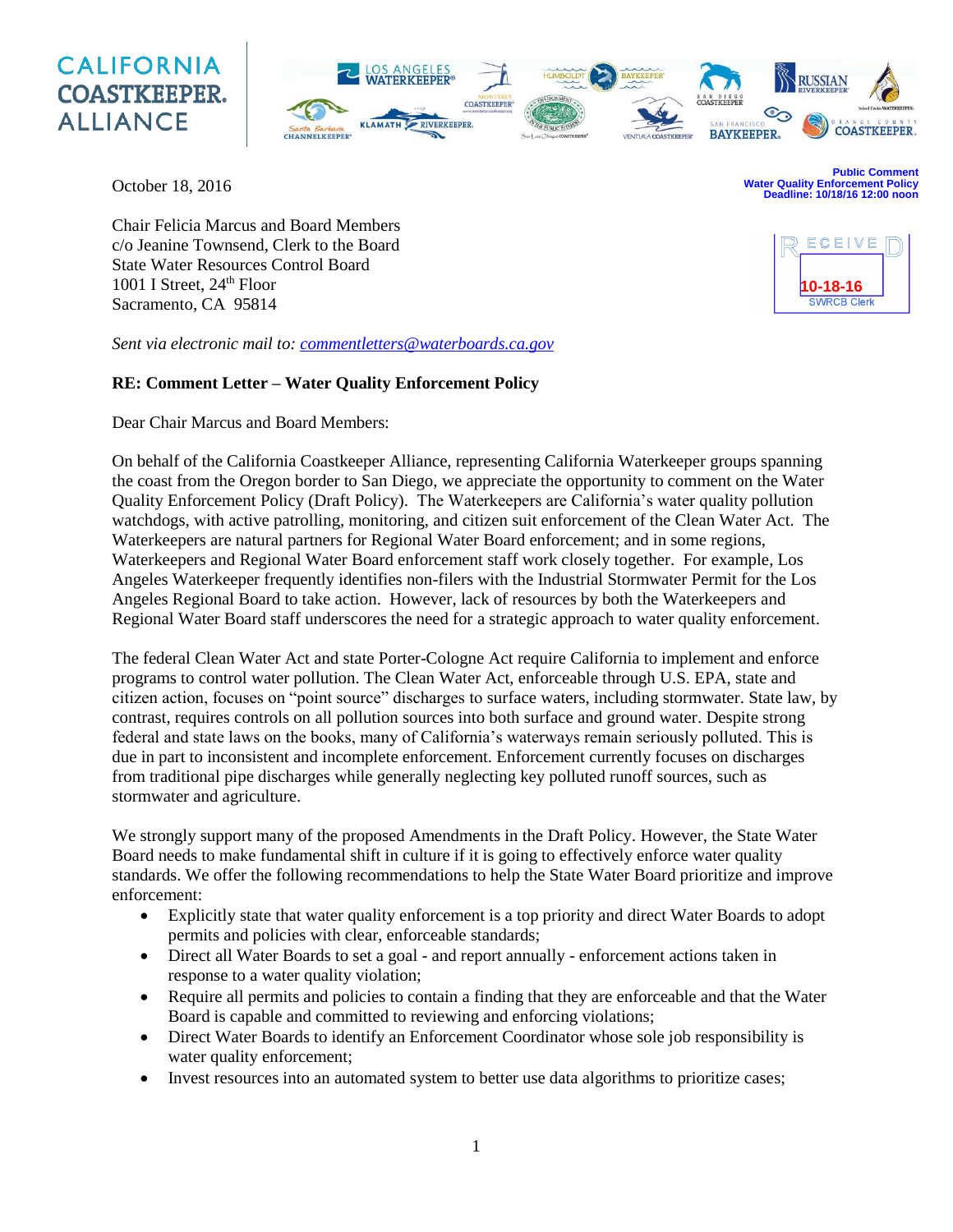- Support and defend the ability to use "potential for harm to human health" when determining liability;
- Base "susceptibility to cleanup" on whether clean up actually occurred;
- Defend the definition of "high-volume discharges" to be between 100,000 and 2,000,000 gallons;
- Collapse violation days by a unit of five days to one for all violations occurring over 30 days;
- Declare the Water Boards' ability to issue a subpoena, and only allow an "ability to pay" penalty reduction if the discharger has provided proof of that inability;
- Do not preclude the recovery of attorney costs and the costs associated with preparing for a hearing;
- $\bullet$  Impose a 75 percent limit on the amount of liability that can be applied to an ECA in economically disadvantaged communities;
- Hold ECAs to the 50 percent limit when the discharger is the project manager;
- Direct Regional Boards to have a list of pre-approved SEPs that is reviewed and revised annually;
- Invest in site inspectors that are low-level, in-house staff familiar with water quality permits;
- Direct Regional Boards to issue enforcement notices for violations uncovered during audits; and
- Provide the public with a summary of California TMDLs and progress towards attaining each TMDL waste load allocation.
- *1. The State Water Board should pronounce enforcement a top priority and order all future permits and policies to contain clear and enforceable standards.*

Enforcement of California's water quality is nominal. Water Boards are generally unwilling or unable to hold dischargers accountable for achievement of water quality standards. Regional Water Boards conduct few inspections, audits and enforcement actions related to the number of facilities governed under respective water quality permits. The few audits conducted reveal egregious violations that lead to enforcement actions with minimal impact—small fines that do not result in water quality improvements. Meaningful enforcement of water quality standards largely results from action by citizen watchdog organizations.

The lack of resources is often cited as the primary barrier to enforcement, but we observe that the lack of clear, enforceable standards and tendency toward self-reporting makes enforcement nearly impossible. Clear and precise permits is a critical tool for effective enforcement. For example, stormwater permits should contain numeric pollution limits wherever feasible, as opposed to subjective conditions that make enforcement staff intensive. The State Water Board must also improve enforcement of conditions on polluted runoff (such as agricultural runoff) discharges, as well as all discharges to groundwater.

As water quality programs have evolved, we have witnessed an exchange of enforceability, either by citizens or the Boards themselves, for the perceived trade-off of discharger participation. This trend is concerning, as we replace enforceable standards for burdensome reporting, planning, and exemptions. For example, the recently affirmed Los Angeles County MS4 Phase I Permit provides an alternative method of compliance to receiving water limitations if dischargers participate in additional stormwater capture strategies. In contrast, an investment of Water Board resources on permit drafting processes to create defensible permits with objective technology and water quality based requirements would generate a fair, firm, transparent, and consistent Enforcement Policy.

#### We strongly encourage the State Water Board to explicitly state that water quality enforcement is a top priority and direct Water Boards to adopt permits and policies with clear, enforceable standards.

Do not adopt permits or policies that the Water Board is not willing to enforce. Too often we encounter experiences where we recognize the Water Board will not - or cannot - enforce their own requirements. In sometimes instances, the Water Board even state the inability to review their own requirements, and therefore unable to enforce violations. Just as an example, when the 2016 emergency conservation regulations were adopted, the State Water Board stated that it would be unable to review the water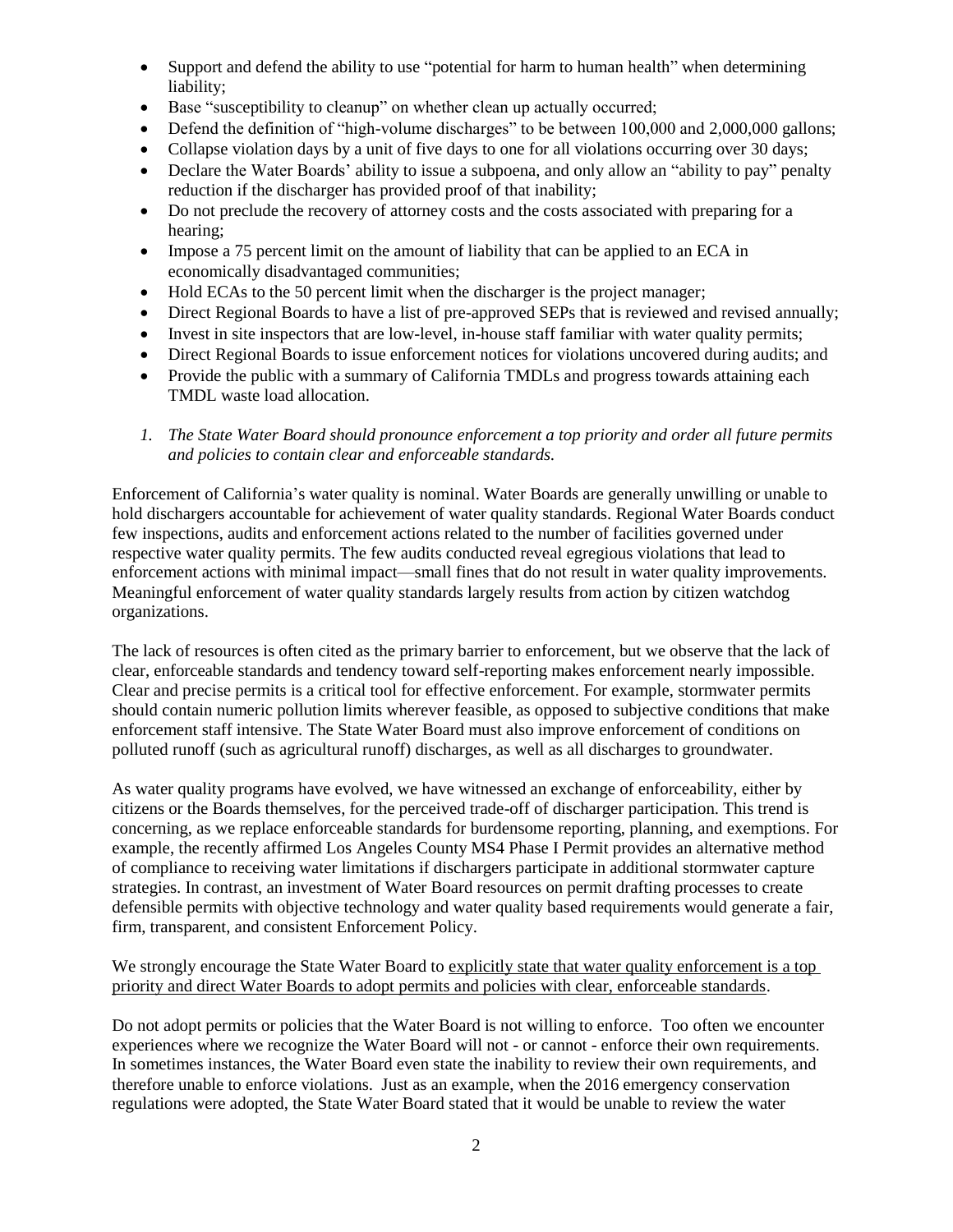suppliers' conservation programs, and hinted that they would need to rely on NGOs to bring violations to their attention.<sup>1</sup> The Enforcement Policy should dictate that no permit or policy will be adopted unless the Water Board can commit to enforcing the permit or policy when a violation occurs. The State Water Board should require all permits and policies to contain a finding that they are enforceable and that the Water Board is capable of reviewing and enforcing any violation.

## *2. The State Water Board should set a statewide goal – and direct Regional Water Boards to set regional goals – for enforcement actions resulting from water quality violations.*

California is not seeing an improvement in water quality standards. In 2009, the State Water Board adopted the Enforcement Policy to further its mission to protect and enhance the quality of the waters of the State by defining an enforcement process that addresses water quality problems in the most firm, fair, efficient, effective, and consistent manner. The State Water Board also adopted the Policy to provide guidance that enables Water Board staff to expend its limited resources in ways that openly address the greatest needs, deter harmful conduct, protect the public, and achieve maximum water quality benefits.

The Enforcement Policy is not leading to meaningful enforcement that provides a deterrent to violating water quality standards. There is no deterrent to violating water quality standards because the Water Boards are not actually enforcing water quality standards. The overwhelming majority of enforcement is administrative violations - like the failure to submit documents in a timely manner. Water Boards are not reading the vast majority of SWPPPs, Annual Reports, NOIs, or other reports, to see if they are internally consistent, reflect facts on the ground, or incorporate other data or analysis submitted to the State or Regional Water Boards.

The State Water Board needs to begin assessing punitive fines or appropriate remediation to deter discharges from violating the law. Instead, the Water Boards prefer to use a more "informal enforcement response" when responding to permit violations. The State Water Board defines "informal enforcement responses" as "a phone call or staff enforcement letter." The Water Boards over reliance on informal enforcement responses is crippling the state's ability to achieve water quality standards. Of the 3,271 stormwater enforcement actions taken in FY 2013 – 2014, only 6 actions resulted in a compliance action and only 23 resulted in penalties. 3,242 stormwater enforcement actions resulted with an "informal enforcement response" – 99 percent of all enforcement actions. There must be a deterrent to violating water quality standards. Phone calls or letters are not enough to deter violators from continuing to exceed water quality standards.

The reason 99 percent of all stormwater enforcement actions result with an "informal enforcement response" is likely because the Water Boards decline to enforce actual water quality violations. Instead, Water Boards seem content to only enforce administrative violations. To meet water quality standards, there must be enforcement of water quality standards. The State Water Board should direct all Water Boards to set a goal - and report annually - enforcement actions taken in response to a water quality violation.

l

<sup>1</sup> *State officials confirmed Tuesday that although they required each agency to send in paperwork documenting its projected supply and demand, they did not verify the numbers and took the agencies at their word. "We're not going to go looking under rocks to see if they were fudging." "If somebody else discovers that, the board does retain the authority to take action."* See Paul Rogers, California Drought: 84 percent of water agencies choose zero as conservation target, (August 16, 2016); available at:

[http://www.eastbaytimes.com/california/ci\\_30254472/california-drought-84-percent-water-agencies-choose](http://www.eastbaytimes.com/california/ci_30254472/california-drought-84-percent-water-agencies-choose-zero?source=rss)[zero?source=rss.](http://www.eastbaytimes.com/california/ci_30254472/california-drought-84-percent-water-agencies-choose-zero?source=rss)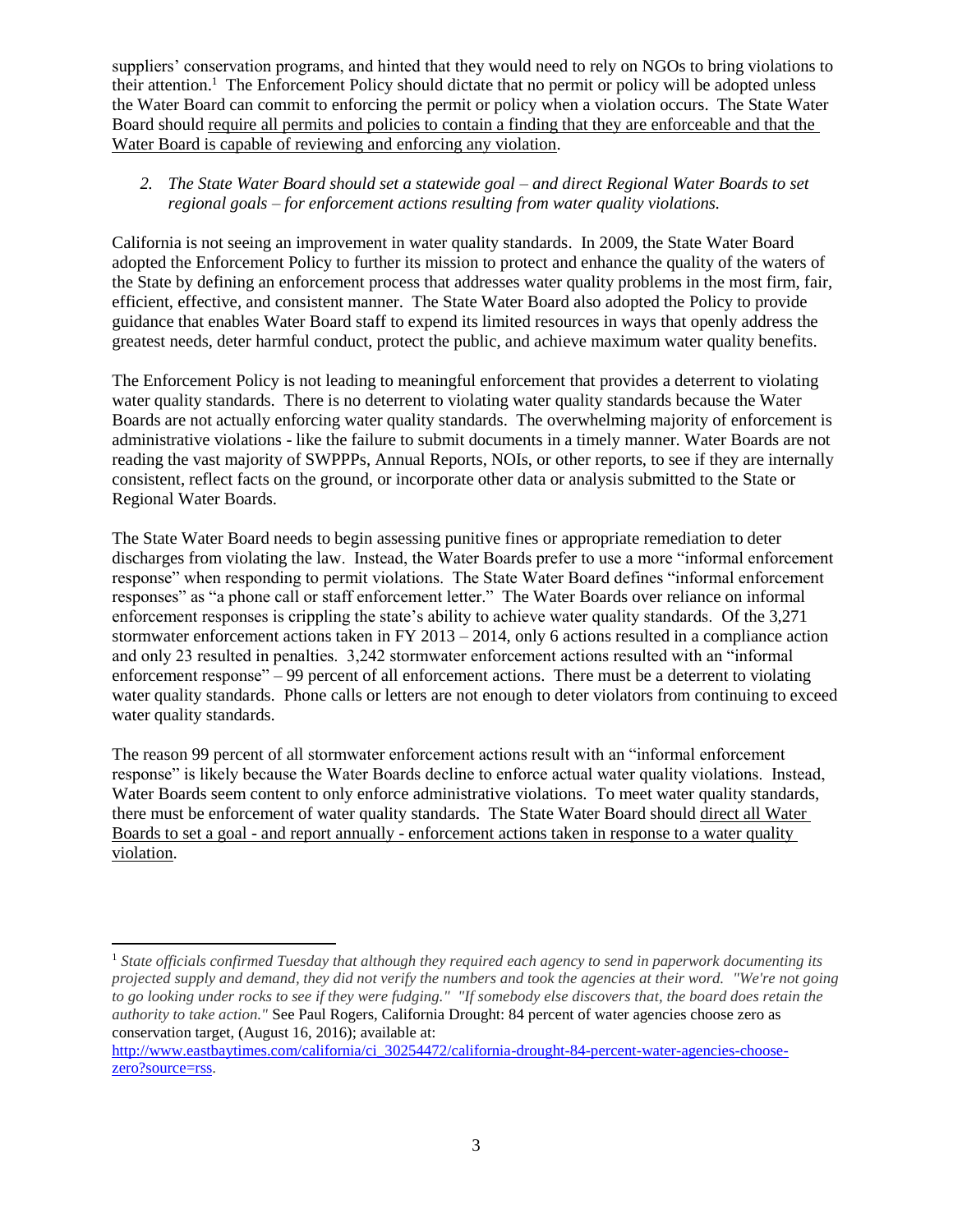*3. Require each Regional Water Board to appoint an Enforcement Coordinator and direct the State Water Board to hold a quarterly enforcement coordination meeting.* 

With limited resources, enforcement prioritization is critical. The current Policy requires the Water Boards to prioritize cases for formal discretionary enforcement. However, the Policy does not detail how to undertake the prioritization process. This results in uneven enforcement and varying differences between regions. We strongly support the proposed requirement that each Water Board select an Enforcement Coordinator. It is critical that the Water Boards have at least one staffer that is dedicated *solely* to enforcement for the region. Enforcement divisions are greatly understaffed with too many other responsibilities. The Enforcement Coordinators' job responsibility should be solely focused on enforcement.

We applaud the Policy requirement directing Water Board enforcement staff to meet periodically to prioritize cases. However, it is also important that the state do a better job coordinating and sharing best enforcement practices to maximize minimal resources. The State Water Board can play a key role to ensure each Regional Board is properly prioritizing cases, that they are making enforcement a priority, and that best practices are shared with other regions. Therefore, the Policy should direct the State Water Board to hold quarterly enforcement meetings between the Enforcement Coordinators.

*4. The Water Boards should invest resources into an automated system using data algorithms to prioritize enforcement cases.* 

We strongly support retaining the goal of automating case prioritization through data algorithms. The current Policy establishes a goal of automating case prioritization through data algorithms. However, the State Water Board states that the existing classification system is unduly burdensome and unworkable due to the difficulty of applying it in a timely and consistent manner. The State Water Board goes on to find that Regional Boards and public have a hard time discerning under which classification a violation should fall, either Category II or Category III. However, the proposed Amendments would eliminate Class III violations entirely – so that concern has been addressed. With the removal of Class III violations, we do not see the remaining justification to eliminate automating case prioritization entirely.

Moving away from enforcement prioritization based on data algorithms is the wrong direction. The California Waterkeepers are increasing reliance on data algorithms to prioritize citizen suit enforcement. Using data to prioritize enforcement reduces our burdensome workloads by identifying which permittee violations are the most egregious. It is not clear from the draft Amendments why using data to prioritize enforcement is burdensome. If non-profit groups have the resources to use data algorithms to streamline enforcement than there is no excuse why the Water Boards cannot maximize its data to prioritize enforcement. Without better justification, the Policy should direct the Water Boards to pool resources – and if necessary contract a firm – to develop a properly automated system to enhance the use of data algorithms to prioritize enforcement.

*5. The Water Boards should support and defend the ability to use the "potential for harm to human health" when determining liability.* 

The current regulations require the Water Boards to calculate the factor of potential for harm due to discharge violations by determining the actual or threatened impact to beneficial uses. This requirement has detrimentally limited the Water Boards from adequately assessing potential or actual harm to human health.

We strongly support the Amendments clarification that calculating the potential for harm to human health entails considering the actual and potential harm of the discharged material in the context of the potential impacts to beneficial uses more generally. We also strongly support the clarification that potential harm can be used if actual harm cannot be quantified due to a discharger's untimely reports, inadequate monitoring, or other practical limitations. Therefore, we strongly encourage the State Water Board to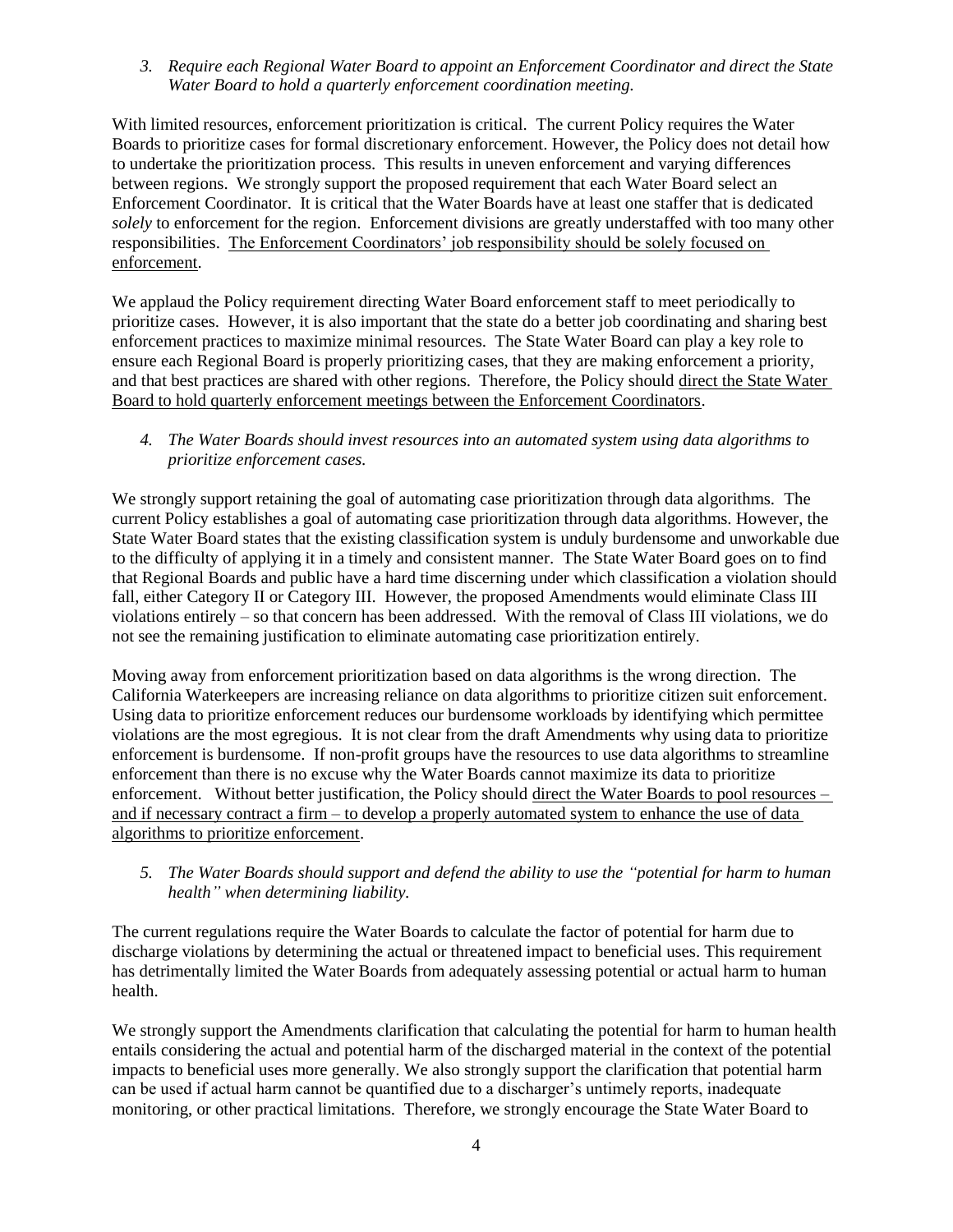retain the proposed Amendments clarifying the consideration of potential for harm to human health when determining liability.

*6. The State Water Board should support and retain the Amendment to base "Susceptibility to Cleanup" on whether clean up actually occurred.* 

We support the Amendments to base "Susceptibility to Cleanup" on whether clean up actually occurred. The existing Policy requires the Water Boards to apply a "0" for the "Susceptibility to Cleanup" factor if 50 percent or more of a discharge is susceptible to cleanup and abatement. The regulations do not require consideration of whether cleanup or abatement has actually occurred.

Permit violators should not be given a lower enforcement score only because there is the potential for cleanup. Permittees should actually have cleaned up the violation before any reduced score is offered. However, some Regional Boards are giving violators a "0" score based on the potential for cleanup when no cleanup has actually occurred. Therefore, the State Water Board should retain the proposed Amendments to clarify that "Susceptibility to Cleanup" must be based on whether actual cleanup occurred.

## *7. The State Water Board should support and retain the definition of "high-volume discharges".*

The State Water Board should define "high-volume discharges". The existing Enforcement Policy does not define what constitutes a high-volume discharge. The Amendments would define high-volume to be between 100,000 gallons and 2,000,000 gallons. This definition is critical, as we have witnessed numerous permittees argue that sewage spills substantially under 100,000 should be considered highvolume discharges. By defining high-volume discharges, Water Boards will no longer be susceptible to the argument that substantially smaller violations should constitute high-volume discharges.

We agree with the State Water Board that these Amendments are necessary to clarify what constitutes a high-volume discharge and is subject to a reduced multiplier for per gallon penalties. We request the State Water Board vigorously defend the currently proposed definition of "high-volume discharges" to be between 100,000 and 2,000,000 gallons.

## *8. The State Water Board should collapse violations days by a unit of five days to one for all violations that occur over 30 days.*

The State Water Board should require all collapsed violations to be five days to one for all violations over 30 days. The current Enforcement Policy grants the Water Boards discretion to collapse the number of days of violation if a violation is not causing daily detrimental impacts to the environment or the regulatory program. The Water Boards have discretion to collapse the number of days of violation if it finds that a violation results in no economic benefit from the illegal conduct that can be measured on a daily basis. The existing method for assessing this alternative multiple-day calculation includes an irregularity whereby some violations lasting longer than 30 days are calculated as having lasted for a shorter duration than those violations lasting fewer than 30 days.

We support the proposed Amendments to change the method of collapsing days and fix the irregularity so that violation days 30 through 60 are collapsed by a unit of five days to one, rather than 30 to one. However, we do not understand the justification for capping this proposed change at 60 days. The irregularity being addressed is also applicable for violations lasting longer than 60 days. Therefore, the State Water Board should collapse violation days by a unit of five days to one, rather than 30 to one, for all violations occurring over 30 days – without any ceiling.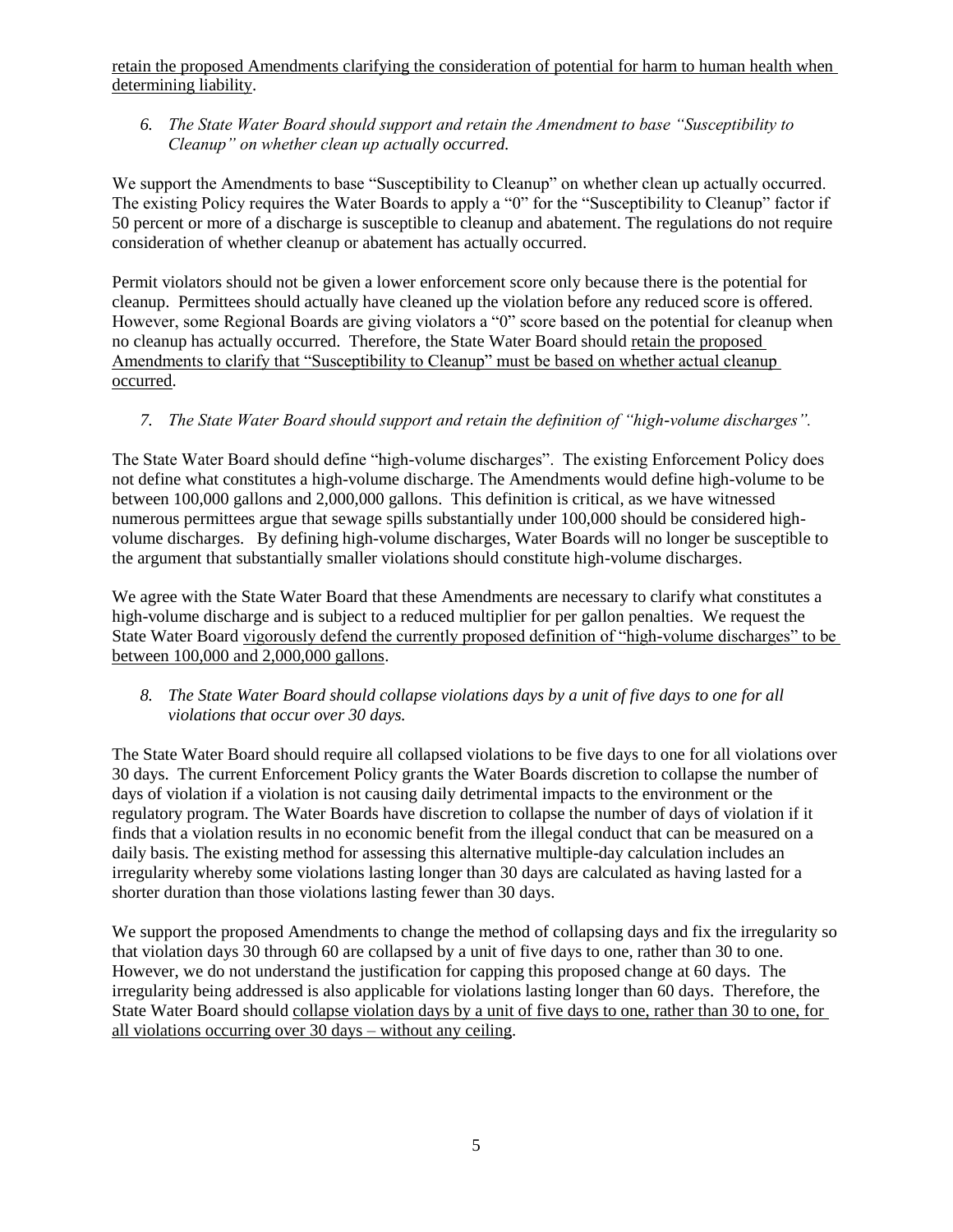*9. The State Water Board should declare its ability to issue a subpoena, and require all dischargers to prove their inability to pay the enforcement fine.* 

The Water Boards should be issuing subpoenas to obtain information on whether a business has the ability to pay. Water Code penalty provisions require the Water Boards to consider whether a violator has the ability to pay a proposed liability and the effect the proposed penalty will have on its ability to continue its business before assessing a penalty. The proposed Amendments would clarify that the Water Boards can issue subpoenas to obtain information on the ability to pay. It is very important that the Water Boards use of the subpoena to obtain information on a business's ability to pay, and if a dischargers fails to comply with such a subpoena that person has waived its right to challenge a finding of ability to pay. The California Waterkeepers deal with this on an ongoing basis, as the ability to pay is a specific element that must be satisfied under the federal enforcement policy. Therefore, the State Water Board should declare its ability to issue a subpoena to obtain information on whether a business has the ability to pay.

The State Water Board should go beyond just having the discretion to issue subpoenas – it should require dischargers to prove their inability to pay. Similar to how the U.S. EPA handles "ability to pay", the Regional Boards should not have the discretion to reduce the penalty due to inability to pay if there is no evidence to support the reduction. Therefore, the State Water Board should only allow a penalty reduction based on "ability to pay" if the discharger has provided proof of that inability.

*10. The State Water Board should not preclude Water Boards from recovering attorney costs and the costs associated with preparing for a hearing.* 

The State Water Board should be precise as to what enforcement costs can be included in one's liability for a violation. The existing Policy grants the Water Boards discretion to add the costs of investigation and enforcement to the total liability under this factor. The regulations, however, fail to specify the methodology by which the costs of investigation and enforcement are calculated. The amendments would direct the Water Boards to base these costs on each staff person's hourly rate including benefits and overhead.

Costs should include all investigation and enforcement expenses. The State Water Board should be explicit that "overhead costs" include mileage, postage, expert costs, flights and travel, meals, and all other expenses necessary to investigate and enforce a violation.

The State Water Board should not preclude the recovery of attorney fees. The Amendments also clarify that attorney costs and costs associated with preparing for and attending a hearing may not be included. This is completely inappropriate. To not allow attorney costs and the costs associated with preparing a case provides a huge benefit to the discharger. This Amendment will encourage dischargers to challenge Administrative Civil Liability Orders before Regional Boards because there is no downside of a loss since they would not have to pay the opponent's attorneys' fees. Furthermore, enforcing violations requires staff attorney hours. To limit Water Boards from recouping legal hours limits the Water Boards' already dire lack of resources. We strongly encourage the State Water Board to remove the Amendment that would preclude the recovery of attorney costs and the costs associated with preparing for a hearing.

#### *11. State Water Board should impose limits on the amount of liability that can be applied to an ECA in economically disadvantaged communities.*

Existing Regulations grant the Water Boards discretion to approve settlement agreements that suspend a portion of monetary liability for completion of an Enhanced Compliance Action (ECA). Existing regulations establish that ECAs are subject to the same rules governing Supplemental Environmental Projects (SEP). Current regulations apply a 50 percent limit on the amount of liability that can be applied to SEPs, and thus to ECAs. The amendments would waive the 50 percent limit for ECAs in economically disadvantaged communities with a financial hardship.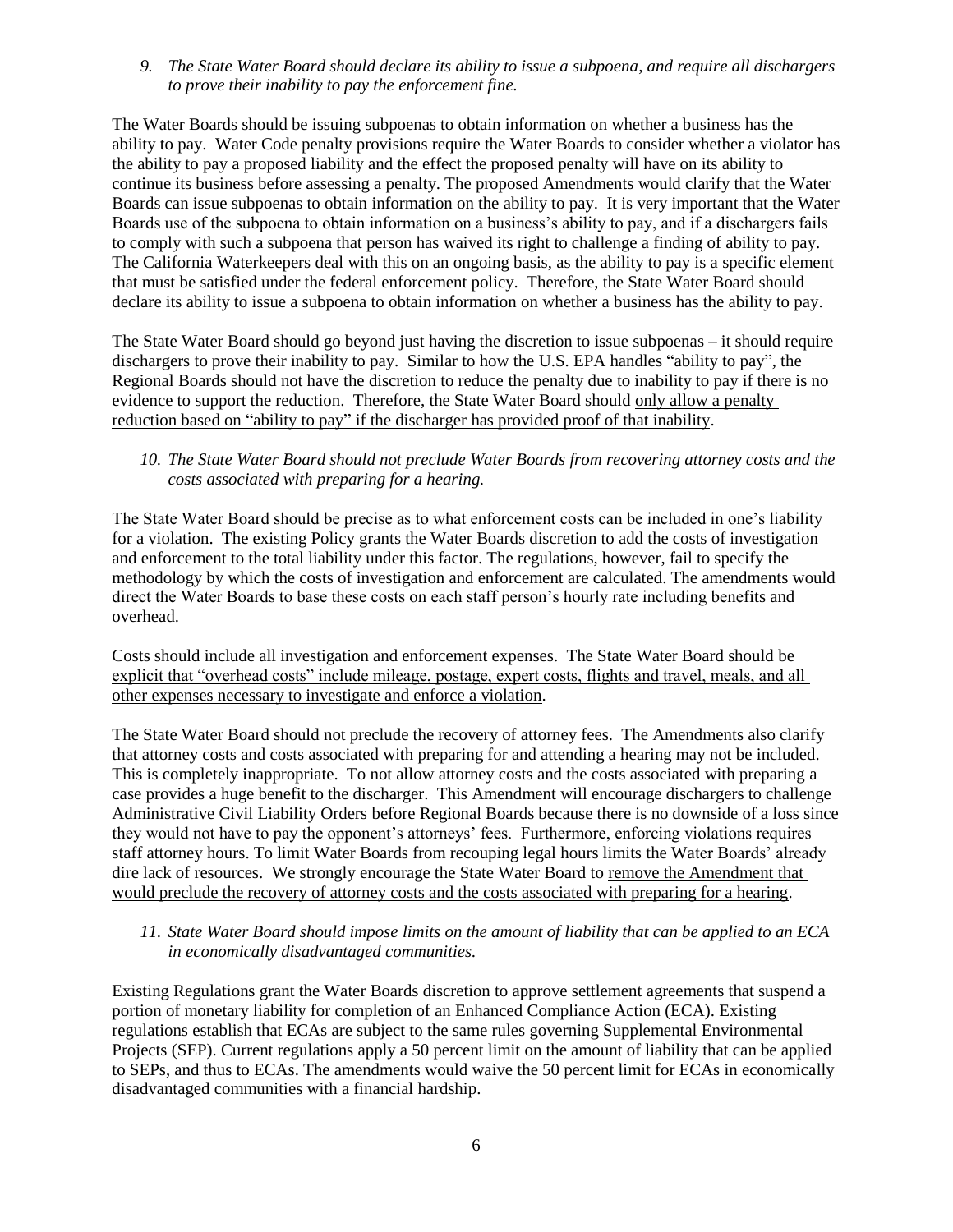The State Water Board should require a rigorous explanation as to why a Water Board waived its 50 percent cap for an ECA. We are generally supportive of the proposed Amendment, because special attention should be provided to disadvantaged communities. However, ECAs should not be encouraged if it takes away from the punitive nature of enforcement. Throughout California we have witnessed dischargers use ECAs in a self-serving manner to apply their penalty fine to improve private operations. Therefore, ECAs provide an unequitable benefit to the property owner because the violation fines improve their own operations that otherwise could have gone into a SEP or community project. Permittees should already be making investments to comply with the law. Allowing a violator to pay 100 percent of their enforcement fine into an ECA that will only go to improving their operation is inequitable. The State Water Board should impose a 75 percent limit on the amount of liability that can be applied to an ECA in economically disadvantaged communities.

The State Water Board should not waive the 50 percent limit for ECAs in economically disadvantaged communities where the discharger is managing the project. When a discharger manages their own ECA project it tends to be self-serving – only improving that particular discharger's operations. However, a discharger that pays its ECA to a third party to manager the project seems to result in a less self-serving project that benefits more of the community. Therefore, we request the State Water Board continue to hold ECAs to the 50 percent limit when the discharger is the project manager.

## *12. The State Water Board should direct all Regional Boards to have a list of pre-approved SEPs.*

The State Water Board or Regional Water Board may allow a discharger to satisfy part of the monetary assessment imposed in an administrative civil liability (ACL) order by completing or funding one or more Supplemental Environmental Projects (SEPs.) SEPs are projects that enhance the beneficial uses of the waters of the State, that provide a benefit to the public at large and that, at the time they are included in the resolution of an ACL action, are not otherwise required of the discharger.

A number of restoration and cleanup projects ripe for funding throughout the state; however often they are overlooked because the Regional Board does not have a SEP list. Therefore, the State Water Board should direct Regional Boards to have a list of pre-approved SEPs that is reviewed and revised annually, including the identification of SEPs in disadvantaged communities.

## *13. Water Boards should hire appropriate level of enforcement officers and ensure audits lead to enforcement violations.*

The State Water Board should invest in more water quality inspectors, including those at lower paygrades. For example, in Region One there are three stormwater inspectors. One for Construction, one for Industrial, and one for Municipal stormwater permittees. All three of these inspectors are "Water Resource Control Engineers" with relatively high salaries. The State Water Board notes that "[s]ignificant funds are spent annually on storm water audits, inspections and compliance evaluations". This is because limited resources are being spent for contractors, like Tetra-Tech, to perform stormwater audits, inspections, and compliance evaluations.

Another problem compounding the lack of enforcement is the inability to identify non-filers. For example, in Los Angeles County there is estimated to be more than 6,000 industrial facilities not enrolled in the Industrial Stormwater Permit. Los Angeles has 5 only inspectors for almost 3,000 permitted facilities – it is concerning to consider how many more water quality violations are occurring throughout the region due to the lack of resources to identify non-filers. Water quality violations are ubiquitous in Los Angeles, but those numbers do not represent an accurate account of industrial stormwater dischargers that are violating the Permit.

The Water Boards do not need advanced engineers, or contracted specialists, to perform audits, inspections, and compliance evaluations. Instead, the State Water Board should *invest in inspectors who are low-level, in-house staff familiar with water quality permits*.